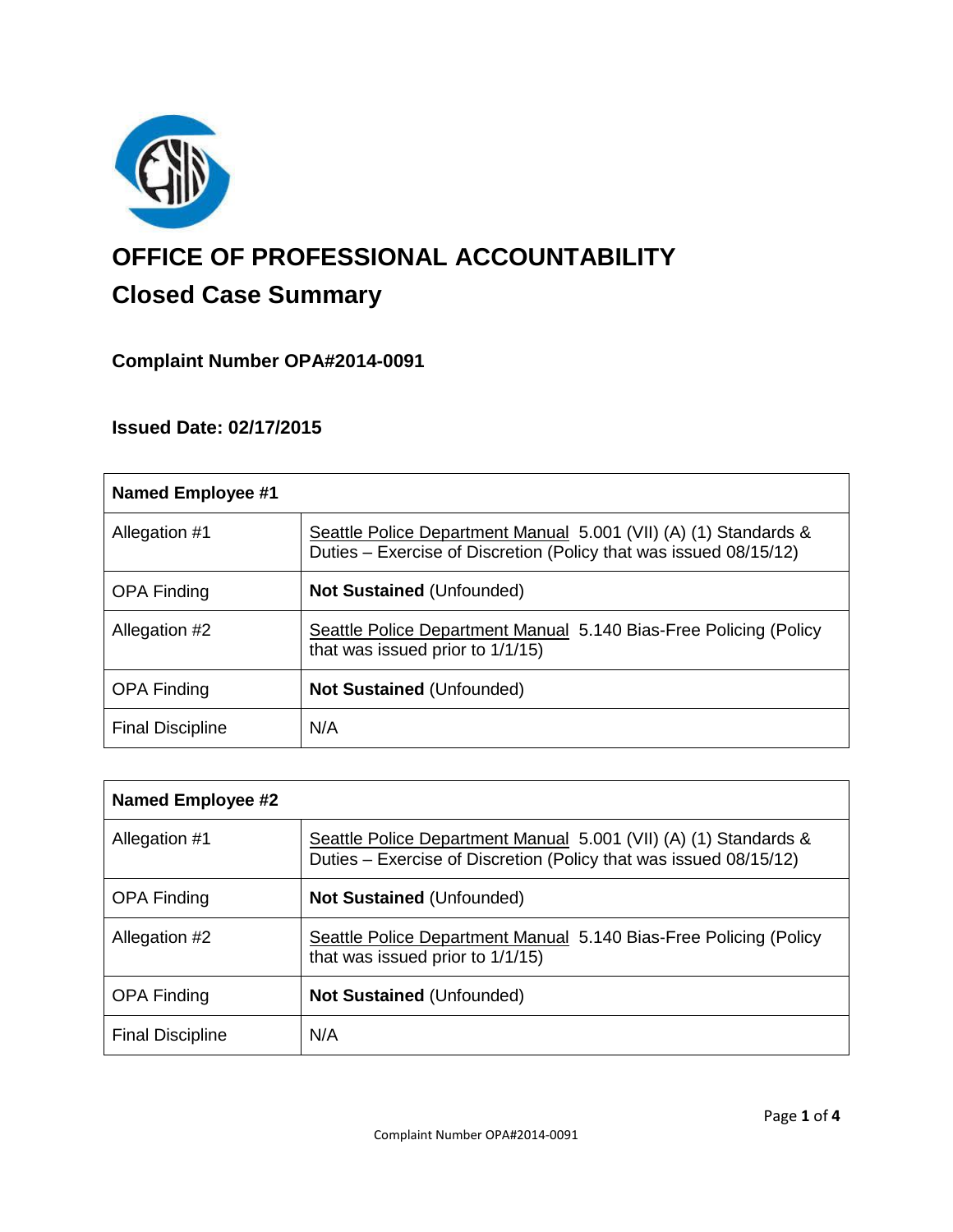| Named Employee #3       |                                                                                                                                       |
|-------------------------|---------------------------------------------------------------------------------------------------------------------------------------|
| Allegation #1           | Seattle Police Department Manual 5.001 (VII) (A) (1) Standards &<br>Duties – Exercise of Discretion (Policy that was issued 08/15/12) |
| <b>OPA Finding</b>      | <b>Not Sustained (Unfounded)</b>                                                                                                      |
| Allegation #2           | Seattle Police Department Manual 5.140 Bias-Free Policing (Policy<br>that was issued prior to 1/1/15)                                 |
| <b>OPA Finding</b>      | <b>Not Sustained (Unfounded)</b>                                                                                                      |
| <b>Final Discipline</b> | N/A                                                                                                                                   |

| <b>Named Employee #4</b> |                                                                                                                                       |
|--------------------------|---------------------------------------------------------------------------------------------------------------------------------------|
| Allegation #1            | Seattle Police Department Manual 5.001 (VII) (A) (1) Standards &<br>Duties – Exercise of Discretion (Policy that was issued 08/15/12) |
| <b>OPA Finding</b>       | <b>Not Sustained (Unfounded)</b>                                                                                                      |
| Allegation #2            | Seattle Police Department Manual 5.140 Bias-Free Policing (Policy<br>that was issued prior to 1/1/15)                                 |
| <b>OPA Finding</b>       | <b>Not Sustained (Unfounded)</b>                                                                                                      |
| <b>Final Discipline</b>  | N/A                                                                                                                                   |

| <b>Named Employee #5</b> |                                                                                                                                       |
|--------------------------|---------------------------------------------------------------------------------------------------------------------------------------|
| Allegation #1            | Seattle Police Department Manual 5.001 (VII) (A) (1) Standards &<br>Duties – Exercise of Discretion (Policy that was issued 08/15/12) |
| <b>OPA Finding</b>       | <b>Not Sustained (Unfounded)</b>                                                                                                      |
| Allegation #2            | Seattle Police Department Manual 5.140 Bias-Free Policing (Policy<br>that was issued prior to 1/1/15)                                 |
| <b>OPA Finding</b>       | <b>Not Sustained (Unfounded)</b>                                                                                                      |
| <b>Final Discipline</b>  | N/A                                                                                                                                   |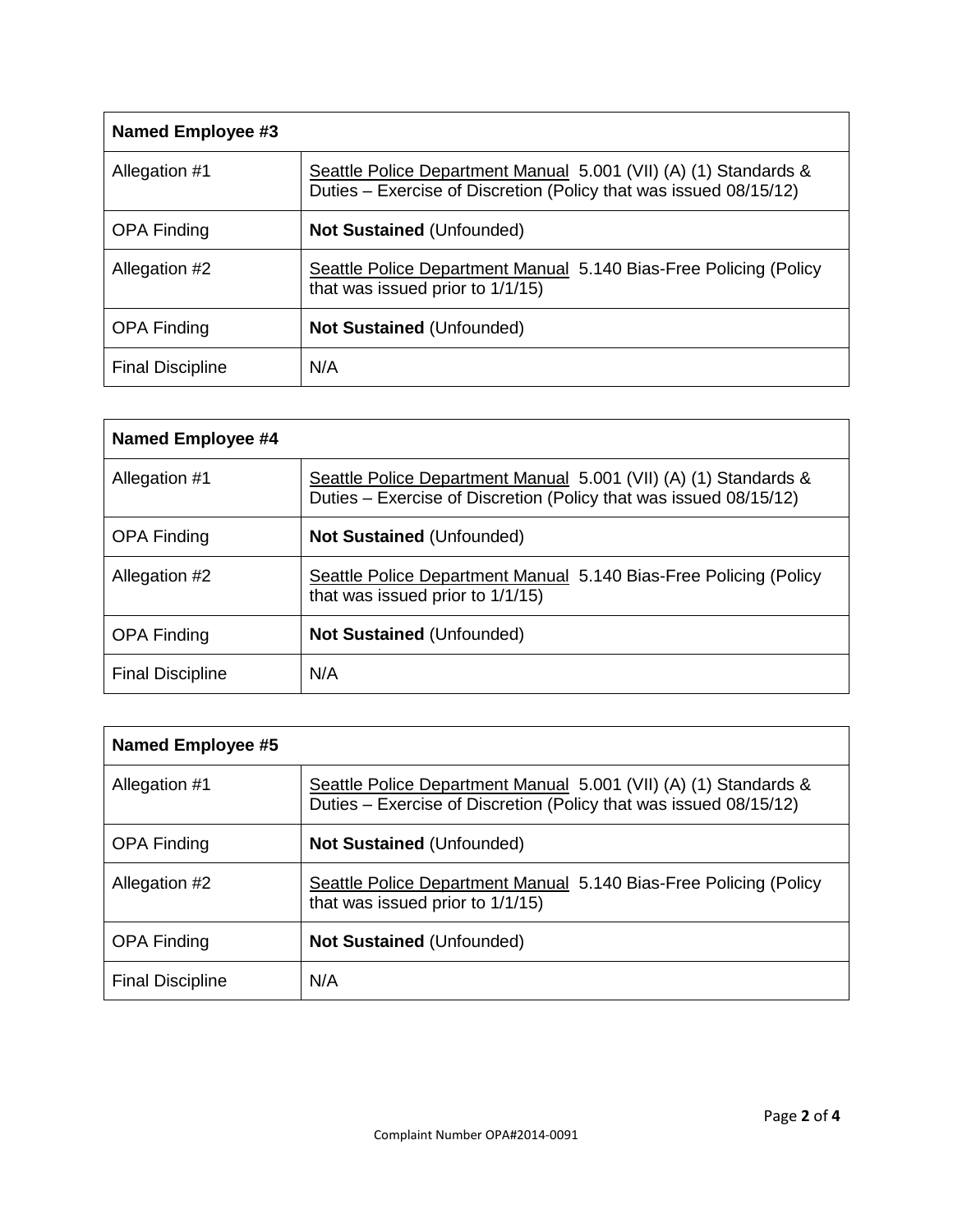### **INCIDENT SYNOPSIS**

The named employees responded to a 911 call regarding a physical altercation occurring at a homeless shelter. The named employees found one man, the witness, to be bleeding from facial injuries. Another man, the complainant, stated that the witness had stolen his wallet. When the witness denied stealing the wallet, the complainant punched him in the face several times. The Seattle Fire Department evaluated the witness and believed that he had lost consciousness from the assault. The named employees arrested the complainant for felony assault.

## **COMPLAINT**

The complainant alleged that his civil rights were violated and he was falsely arrested. He alleged that the named employees did not search the witness to determine if the witness had his wallet and that he was arrested because of his race.

### **INVESTIGATION**

The OPA investigation included the following actions:

- 1. Review of the complainant claim with the City
- 2. Interview of Witnesses
- 3. Interview of SPD employees

#### **ANALYSIS AND CONCLUSION**

The named employees' use of discretion in arresting the complainant was in direct proportion to the severity of injuries sustained by the witness resulting from the complainant's actions. The complainant admitted that he struck the witness as a result of suspecting the witness had taken his wallet. While it is true that the parties involved in the physical altercation were of different races, the investigative decisions of the named employees were based on the observable evidence and injuries to the witness, not the race of the complainant.

#### **FINDINGS**

#### **Named Employee #1, #2, #3, #4 and #5**

#### Allegation #1

The weight of the evidence showed that the named employees used proper discretion in making the arrest, therefore a finding of **Not Sustained** (Unfounded) was issued for *Exercise of Discretion*.